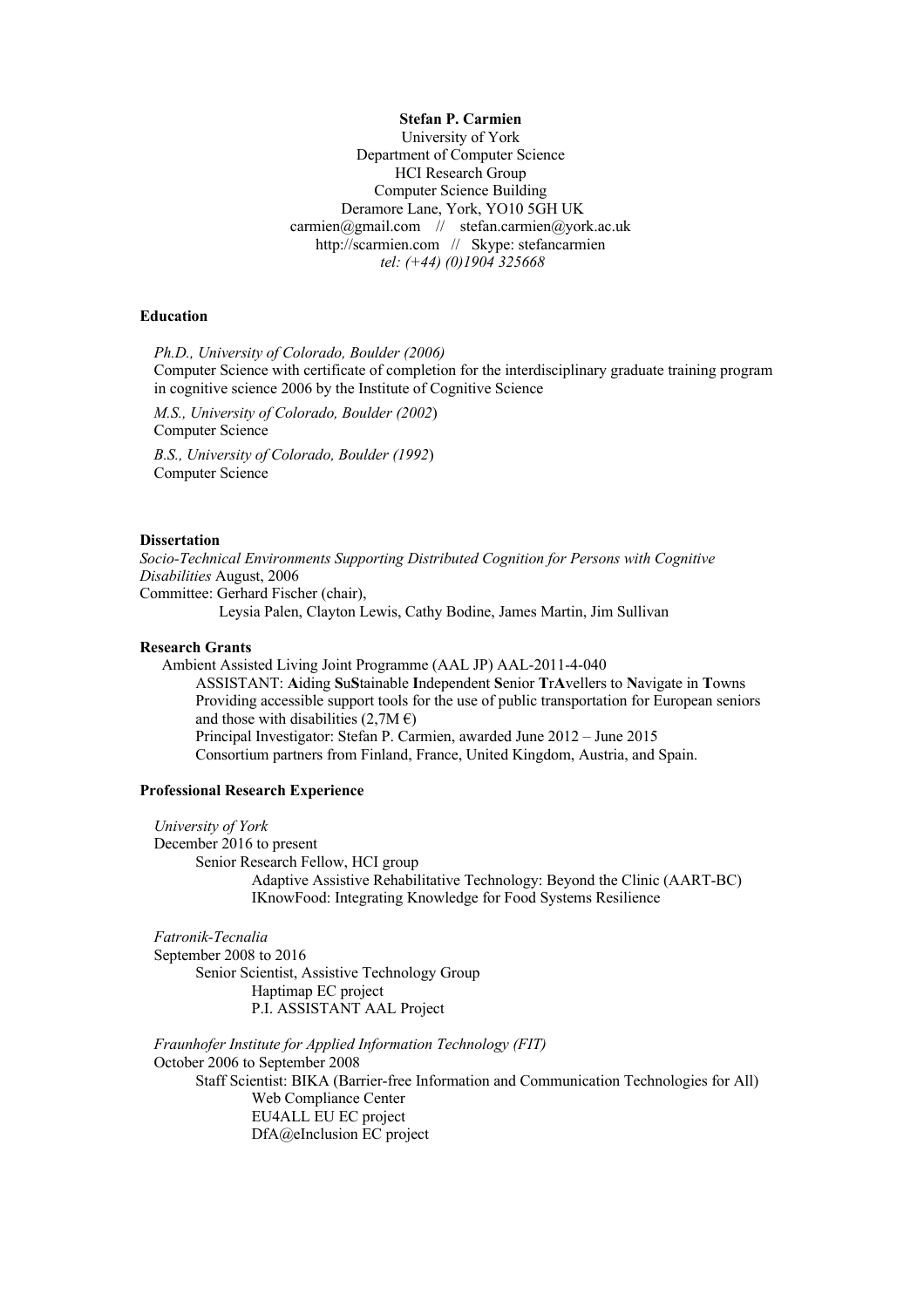*University of Colorado, Boulder*  May 2001 to September 2006: Graduate Research Assistant Center for Lifelong Learning & Design Computer Science Department

#### **Publications**

#### *Books:*

Carmien, Stefan, *Assistive Technology Design for Intelligence Augmentation* (Synthesis Lectures on Assistive, Rehabilitative, and Health-Preserving Technologies), Morgan and Claypool, ISBN: 9781627057943 April 2016, 171 pages (doi:10.2200/S00709ED1V01Y201603ARH010)

Carmien, Stefan, *Leveraging Skills into Independent Living- Distributed Cognition and Cognitive Disability*, VDM Verlag Dr. Mueller e.K., 2007, ISBN 978-3-8364-2006-8, 256 Pages.

## *Refereed Journals*

Foglia, D, Piccinnob, A, Carmien, S, & Fischer G (2019) "Exploring design trade-offs for achieving social inclusion in multi-tiered design problems", *Behaviour & Information Technology (BIT),* (in press)

Carmien, S., Wohldmann, E. (2008) "Mapping Images to Objects by Young Adults with Cognitive Disabilities", *Research In Developmental Disabilities*, 29(2) pp. 149–157

Carmien, S., Dawe, M., Fischer, G., Gorman, A., Kintsch, A., & Sullivan, J. F. (2005) "Socio-Technical Environments Supporting People with Cognitive Disabilities Using Public Transportation," *Transactions on Human-Computer Interaction (ToCHI)*, 12(2), pp. 233 - 262.

Carmien, S., DePaula, R., Gorman, A., & Kintsch, A. (2004) "Increasing Workplace Independence for People with Cognitive Disabilities by Leveraging Distributed Cognition among Caregivers and Clients". *A Special Issue of the Journal of Computer Supported Cooperative Work (CSCW) The Journal of Collaborative Computing*. Volume 13, Numbers 5-6 Dec. 2004 pp.  $443 - 47$ 

#### *Book Chapters*

Carmien, S. (2016) "Accessibility: Preparing Dharma Centers for Accommodating Disabilities" in Michon, N., and Fisher, D.C., (eds.) *A Thousand Hands: A Guidebook to Caring for Your Buddhist Community,* Sumeru Press, Richmond Hill, Ontario, Canada, November 2016, pp355- 358, 386p.

Carmien, S., Heinonen, S., (2016) "Assistant, a Support Tool for Elders Using Public Transportation" (case study), in Finn, K., and Johnson, J., (eds), *Age-Friendly Design Guidelines for Digital Technology*, Morgan Kaufmann, March 2017 pp 193-198

Garzo, A., Carmien, S., Garay-Vitoria, N., (2016). "The Assistant Project – Independence Though Mobility". In Cerqueira, C., Uhomoibhi, J., Fred, A., and Monteiro. M. (Eds.) *European Project Space on Research and Applications of Information, Communication Systems, Knowledge Technology and Health Applications*. Setúbal, Portugal; Scitepress. 2018 pp 44-66

Carmien, S. and Cantara, A.M., (2012) "Diagnostic and Accessibility Based User Modelling" in Martin, E, Haya, P.A., Carro, R.M. (Ed.), *User Modeling and Adaptation for Daily Routines Providing Assistance to People with Special Needs*, Series: Human–Computer Interaction Series Martín, Estefanía; Haya, Pablo A.; Carro, Rosa M. (Eds.), Springer, 2013, 232 p. 54 illus.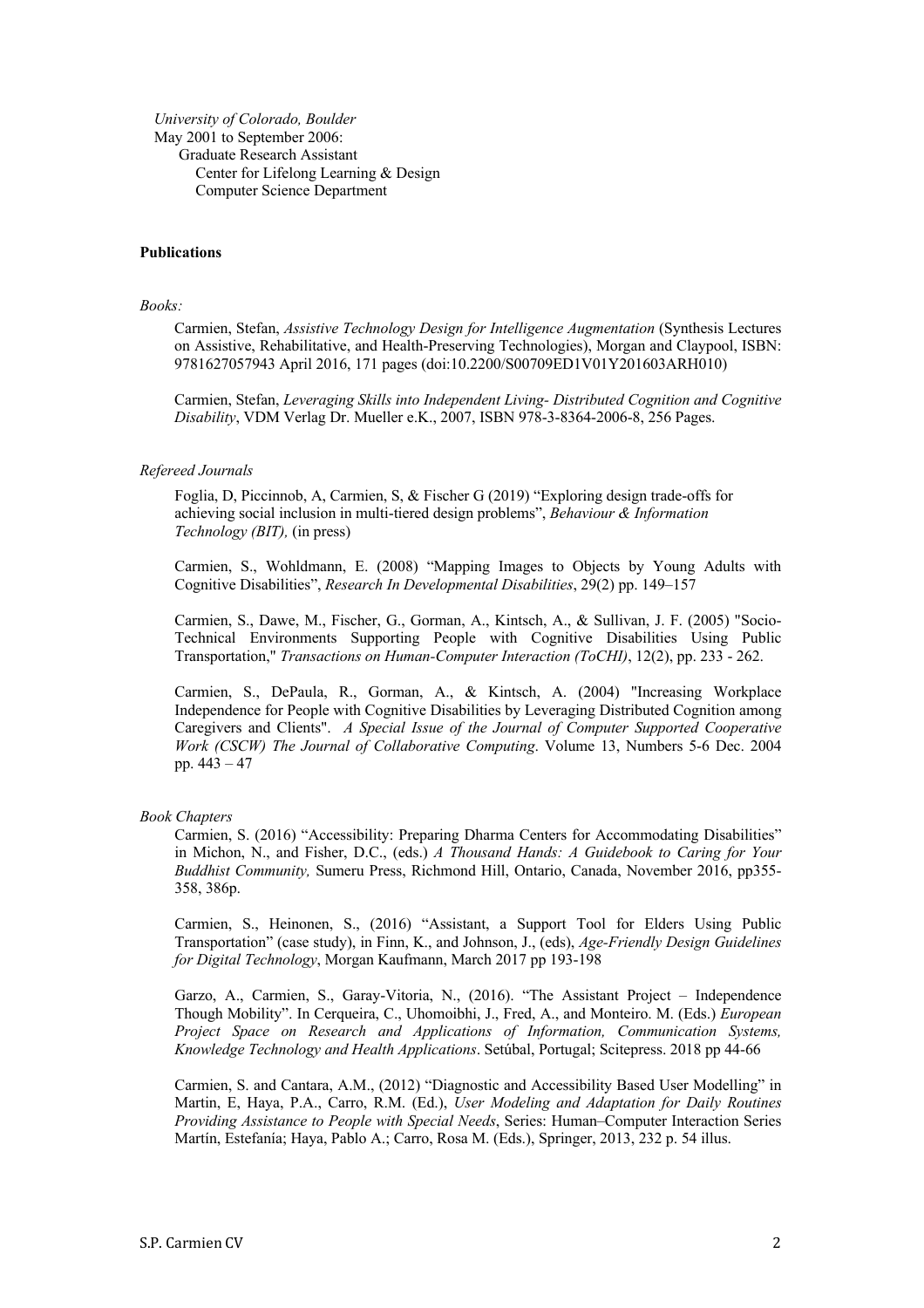Perry, J., Andureu, J., Cavallaro, F., Veneman, J., Carmien, S., Keller, T. (2011) "Effective Game Use In Neurorehabilitation: User-Centered Perspectives". In Felicia, P. (Ed*.), Handbook of Research on Improving Learning and Motivation through Educational Games: Multidisciplinary Approaches*. Hershey, PA.; IGI Global. pp. 683-725

Garzo, A., Carmien, S., Madina, X. (2010). "Mapping Input Technology to Ability". In Röcker, C., and Ziefle, M.. (Eds.) *Smart Healthcare Applications and Services: Developments and Practices*. Hershey, PA.; IGI Global. pp. 261-284

Carmien, S. (2010). "Sociotechnical Environments and Assistive Technology Abandonment". In Hu, F., Mostashari, A., Xie, J. (Eds.) *Socio-technical Networks: Science and Engineering Design*. Boca Raton, FL.: Taylor & Francis LLC, CRC Press. pp. 167-180

Carmien, S., Fischer, G., (2008). "Beyond Human-Computer Interaction: Meta-Design in Support of Human Problem-Domain Interaction". In M. Banich & D. Caccamise (Eds.) *Generalization of Knowledge: Multidisciplinary Perspectives*. New York: Psychology Press. pp.331-349

Carmien, S., Kollar, I., Fischer, G., & Fischer, F. (2007) "The Interplay of Internal and External Scripts." In F. Fischer, I. Kollar, H. Mandl, & J. M. Haake (Eds*.), Scripting Computer-Supported Learning - Cognitive, Computational, and Educational Perspectives*, Springer, New York, NY, pp. 303-326.

# *Refereed Conference Publications*

J. Darzentas, J. Darzentas, A. de Bruin, M. Power, P. Prado, S. Carmien, E. Hobbs (2018) "Systemic Design in Food Security and Resilience: Building A Holon", RSD7 - Relating Systems Thinking And Design 7, Turin, Italy October 24-26 2018, - in Press

Petrie H., Carmien S., Lewis A. (2018) Assistive Technology Abandonment: Research Realities and Potentials *Computers Helping People with Special Needs 16th International Conference,*  ICCHP 2018, Linz, Austria, July 11-13, 2018. Proceedings: Springer-Verlag, UK – in Press

Petrie H., Darzentas, J.S., and Carmien S. (2018) Intelligent Support Technologies for Older People: an Analysis of Characteristics and Roles *CWUAAT (9th Cambridge Workshop on Universal Access and Assistive Technology,),* University of Cambridge, UK, April, 2018, Breaking Down Barriers Usability, Accessibility and Inclusive Design, Springer-Verlag, UK – pp. 87-99

H. Petrie, S. Carmien, and A. Lewis (2017) Obtaining Experiential Data on Assistive Technology Device Abandonment *Universal Access in Human-Computer Interaction. Design and Development Approaches and Methods,* 11th International Conference, UAHCI 2017, Held as Part of HCI International 2017, Vancouver, BC, Canada, July 9–14, 2017, Proceedings, Part I LNCS 10277, p. 217 ff.

Barham, P., S. Carmien, and A. Garzo, (2015) "The Assistant Project: Creating a Smartphone App to Assist Older People When Travelling by Public Transport", in *ICT4AgeingWell 2015:* 20- 22 May 2015, Lisbon, Portugal, SCITEPRESS – Science and Technology Publications. *pp. 253- 258*

Carmien, S. and Garzo, A. (2014) "Elders using smartphones – a set of research based heuristic guidelines for designers" in *16th International Conference on Human-Computer Interaction (HCII 09)* in the parallel session *"Cognitive Accessibility and Cognitive Support"* in the *8th International Conference on Universal Access in Human-Computer Interaction (UAHCI), 22 -*27 June 2014, Creta Maris, Heraklion, Crete, Greece, Springer LNCS, *Lecture Notes in Computer Science Volume 8514, 2014, pp 26-37*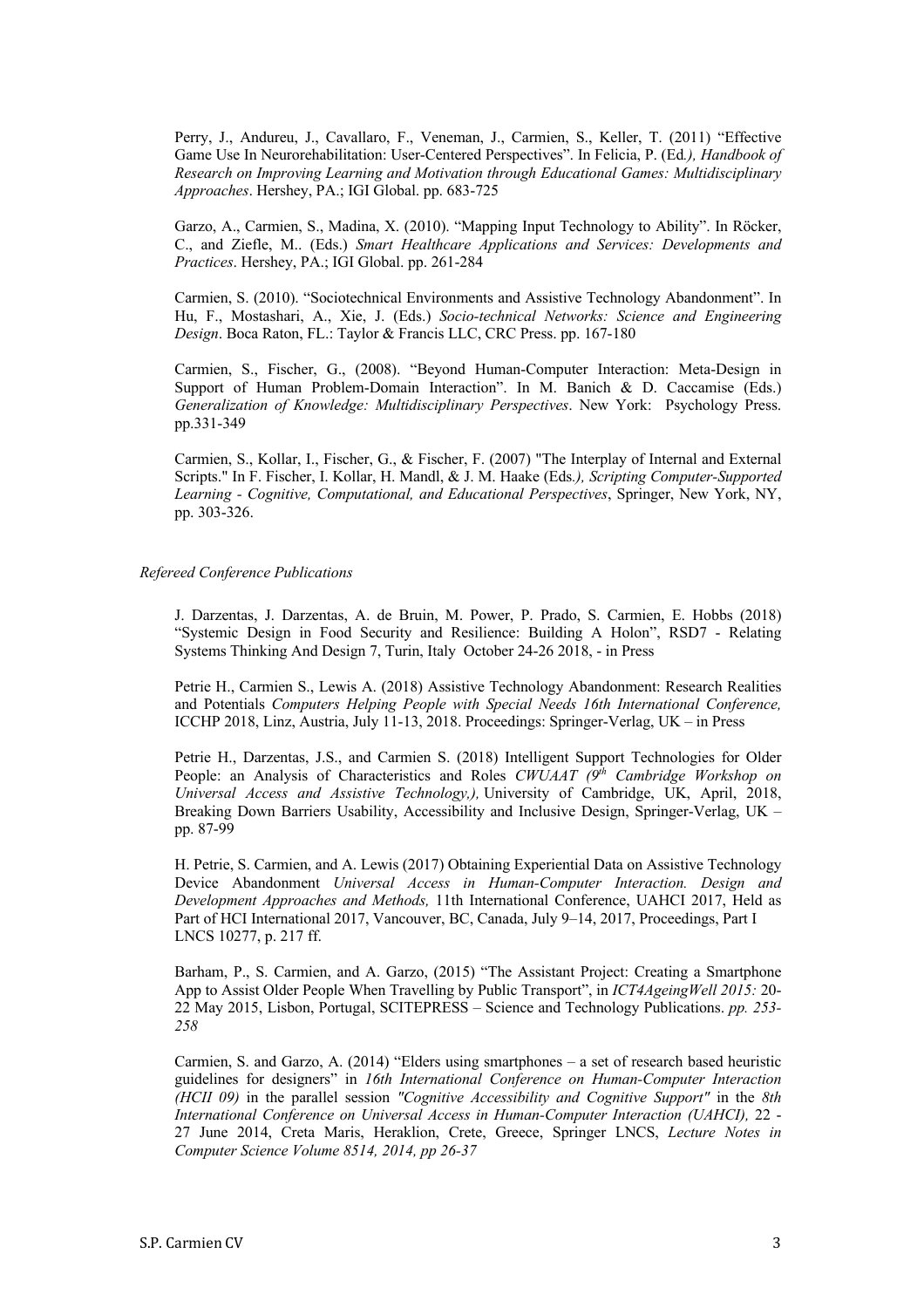Carmien, S. and Obach, M. (2013) "Back on Track: Lost and Found on Public Transportation" in 15th International Conference on Human-Computer Interaction (HCII 09) in the parallel session *"Cognitive Accessibility and Cognitive Support"* in the *7th International Conference on Universal Access in Human-Computer Interaction (UAHCI), 21-26* July, 2013, Las Vegas, Nevada, USA, Springer LNCS, *Proceedings Part II Part V pp 575-584*

Pullman, J., Mohamad, Y., Velasco, C.A., Carmien, S.P. (2011) A generic OSGi-based model framework for delivery context properties and events in *6th International Conference on Universal Access in Human-Computer Interaction, UAHCI 2011, Held as Part of HCI International 2011*; 9-14 July 2011. Orlando, Florida, USA, Lecture Notes in Computer Science, 2011, Volume 6768, Universal Access in Human-Computer Interaction. Applications and Services, Pages 605-611

Carmien, S. and Koene, R. (2009) "Distributed Intelligence and Scaffolding in Support of Cognitive Health" in *13th International Conference on Human-Computer Interaction (HCII 09)* in the parallel session *"Cognitive Accessibility and Cognitive Support"* in the *5th International Conference on Universal Access in Human-Computer Interaction (UAHCI),* 19-24 July, 2009 , San Diego, California, USA, Springer LNCS vol. 5614, pp. 334-343

Carmien, S. P. and Fischer, G. (2008). Design, adoption, and assessment of a socio-technical environment supporting independence for persons with cognitive disabilities. In *Proceedings of the Twenty-Sixth Annual SIGCHI Conference on Human Factors in Computing Systems*  (Florence, Italy, April 05 - 10, 2008). CHI '08. ACM, New York, NY, pp. 597-606

Carey, K., Gracia, R., Power, C., Petrie, H., and Carmien, S. (2007) "Determining Accessibility Needs Through User Goals", in *12th International Conference on Human-Computer Interaction (HCII 07)*, July 2007, Beijing, China (LNCS 4554), pp. 28 – 35

Carmien, S (2005) "End User Programming and Context Responsiveness in Handheld Prompting Systems for Persons with Cognitive Disabilities and Caregivers" in ACM *Conference on Computer-Human Interaction CHI05*, Portland Oregon USA pp. 1252 - 1255

Carmien, S., Fischer, G. (2005) "Tools for Living and Tools for Learning" in *11th International Conference on Human-Computer Interaction (HCII 05)*, Las Vegas Nevada USA (on CDROM)

Carmien, S., DePaula, R., et al. (2003) "Increasing Workplace Independence for People with Cognitive Disabilities by Leveraging Distributed Cognition among Caregivers and Clients". In *ACM 2003 International Conference on Supporting Group Work (GROUP '03)*, Sanibel Island, Florida, USA.

## *Doctoral Consortia*

Stefan Carmien (2004) MAPS: Creating Socio-Technical Environments in Support of Distributed Cognition for People with Cognitive Impairments and Their Caregivers, *Conference on Computer-Human Interaction CHI04*, Doctoral Consortium, Vienna

Stefan Carmien, (2003) MAPS: Dynamic Scaffolding for Independence for Persons with Cognitive Impairments, *9th International Conference on User Modeling (UM'2003)* Doctoral Consortium 2003, Johnstown PA

# *Workshops*

Carmien, S. (2017) Assume the Worst: Design for Failure, *Designing For Uncertainty In HCI: When Does Uncertainty Help?* Workshop on *the Thirty-Sixth Annual SIGCHI Conference on Human Factors in Computing Systems*, Denver, Colorado, May 7, 2017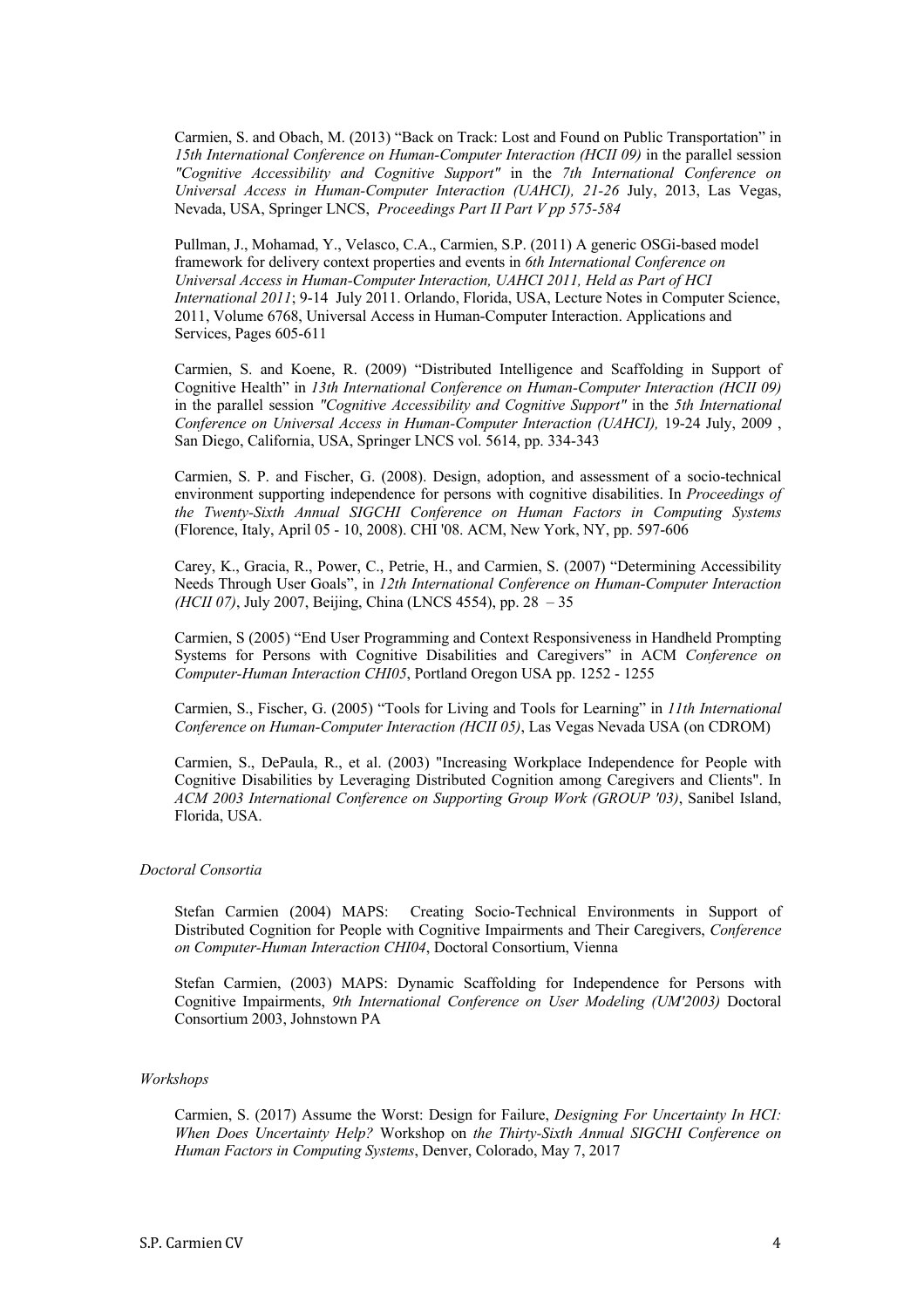Carmien, S. (2014) ASSISTANT: Public Transport Navigation Support, (The ASSISTANT project), *Mobile Apps for Independent Living workshop*, AAL Forum, Bucharest, Sept 10<sup>th</sup> 2014 Carmien, S. (2013) Smart Homes- Accessibility to, Accessibility with*, Making Place for Aging Workshop on Smart Home Technology*, San Sebastian, Spain April 9<sup>th</sup>, 2013

Carmien, S., Nijboer, F (2011) Cultural Bias and Personalization, Broad and Narrow *in Fostering Social Interactions in the Ageing Society held in European Conference on Computer-Supported Cooperative Work (ECSCW11)*, 24-28 September 2011, Aarhus, Denmark

Carmien, S. (2010) MAPS for ACAPID: Deep Personalization and Lessons Learned in *Applications of Cognitive Assistance for Persons with Intellectual Disabilities: Why, What, How?* INRA, September 13-14 2010, Bordeaux France (https://gforge.inria.fr/docman  $\gamma$ <sup>2</sup>group id=2914)

Nijboer, F., Hoffmann, U., Morin, F., Carmien, S., Leon, E. and Koene, R. (2009) Affective Brain-Computer Interfaces: Psychophysiological Markers of Emotion in Healthy People and People with Amyotrophic Lateral Sclerosis in *Workshop on Affective Brain-Computer Interfaces & IEEE International Workshop on Social Signal Processing ABCI 2009*, September 10-12 2009, Amsterdam, the Netherlands Proceedings Vol II pp. 1-11

Carmien, S., Cavallaro, F., and Koene, R., (2009) 'Senior Moments': Loss and Context in Proceedings of the *Workshop on" Affect and Behavior Related Assistance in Support for the Elderly" held in 2nd International Conference on PErvasive Technologies Related to Assistive Environments* (PETRA09), June 9-13, 2009, Corfu, Greece; ACM New York, NY, pp. 1-4

Yehya Mohamad, Y., Carmien, S., Velasco, C. (2008) "Supporting Industry in the Development of Design for All Curriculum" *Computers Helping People with Special Needs 11th International Conference*, ICCHP 2008, Linz, Austria, July 9-11, 2008. Proceedings pp. 150-155

Carmien, S. (2008) Content Personalization and Flexible Scaffolding in Support of Independence for Persons with Cognitive Disabilities, *Perspectives of ICT in special education: Potential and possibilities of WEB 2.0 and social software*, Workshop at Knowledge Media Research Center, Tübingen, Germany 5. & 6. June 2008

Velasco, C., Yehya Mohamad, Y., Carmien, S. (2007) Universally Accessible Lifelong Learning by User and Device Profiling Adaptation in *UM 2007 Workshop: Towards User Modelling and Adaptive Systems for All (UM2007)*, Corfu, Greece

Carmien, S. (2006) Assistive Technology For Persons With Cognitive Disabilities - Artifacts Of Distributed Cognition in *CHI 2006 Workshop: Designing Technology for People with Cognitive Impairments (CHI06),* Montreal, PQ Canada

Carmien, S. and Gorman, A. (2003) "Creating Distributed Support Systems to Enhance the Quality of Life for People with Cognitive Disabilities". In *2nd International Workshop on Ubiquitous Computing for Pervasive Healthcare Applications (UbiHealth 2003)*, Seattle, WA, USA.

# *Other Publications*

Carmien, S., Garzo, A. (2014) Fitting Adaptive Real-Time Technology To The Population Geography And Regional Resources Across The European Union, *AAL Forum*, Bucharest, Sept  $10^{th}$  2014

Carmien, S and Garzo, A (2012) Shades of Grey – Models Of Caregiving For Alzheimer's Patients *in AAL Summit 2012 - Market and policy development for an aging society*, 27-29th June 2012, Bilbao, Spain

Carmien, S. (2006) Design and Evaluation of Complex Assistive Technology Systems Using Ethnographic Methods, Student Design Competition, *ACM SIGACCESS Conference on*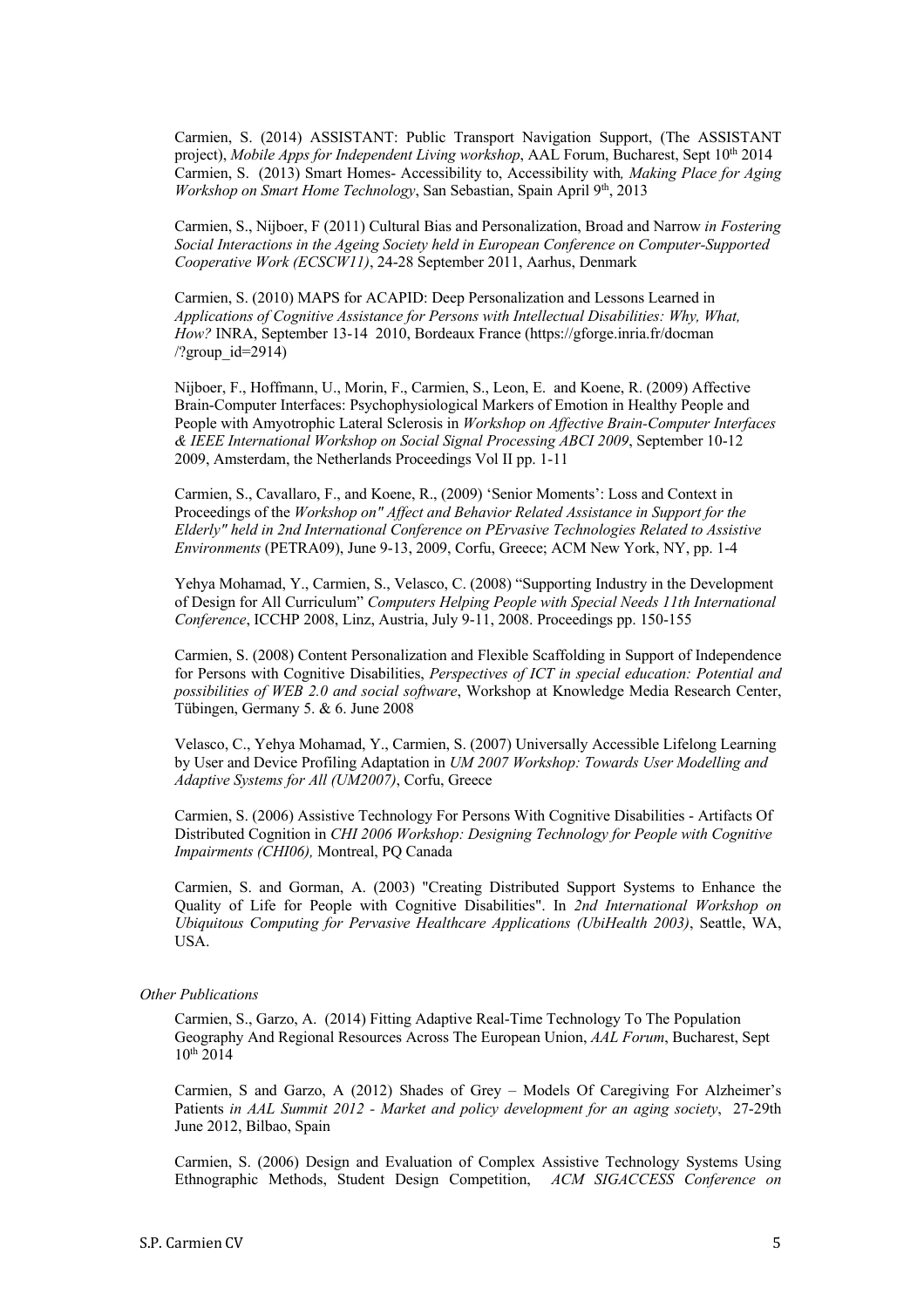*Computers & Accessibility (Access06)*, Portland Oregon

Fischer, Gerhard, Ernesto Arias, Stefan Carmien, Hal Eden, Andrew Gorman, Shin'ichi Konomi, James Sullivan (2004) Supporting Collaboration and Distributed Cognition in Context-Aware Pervasive Computing Environments, Paper for the *Human-Computer Interaction Consortium (HCIC'04),* Winter Park, CO.

Carmien, S. (2004), Task Support for People with Cognitive Impairments and Their Caregivers, *American Journal of Occupational Therapy* Vol. 14 No. 3 Sept 2004

Carmien, S. (2003) MAPS: Dynamic scaffolding for independence for persons with cognitive impairments Contribution to the *Human-Computer Interaction Consortium (HCIC'03),* Winter Park, CO.

Carmien, S. and Hudak, G. (2003) MAPS: PDA Scaffolding for Independence for Persons with Cognitive Impairments, Student Design poster, *RESNA Conference* Atlanta, GA

Carmien, S. (2002) MAPS: Dynamic scaffolding for independence for persons with cognitive impairments Contribution to the *Human-Computer Interaction Consortium (HCIC'02),* Winter Park, CO.

Carmien, S. (2002) Sound of Silence- Designing and installing systems in Buddhist retreat facilities" *Sound and Video Contractor*, Jan 2002 (http://svconline.com/mag/avinstall\_sound\_ silence /index.html).

## *Keynotes*

Carmien, S. (2015) An American Accessibility and AT researcher in Euskal Herria / Un investigador Americano en Accesibilidad y TA en Euskal Herria (bilingual), *Thirtieth Anniversary Of The Egokituz Laboratory*, Departamento de Arquitectura y Tecnología de Computadores Universidad del Pais Vasco/Euskal Herriko Unibertsitatea, Donostia/San Sebastián, Spain December 16th, 2015

Carmien, S. (2012) Doing What You Want To Do - Leveraging and Replacement in AmI: Some Thoughts About Design, *6th International Conference on Ubiquitous Computing and Ambient Intelligence & 4th International Workshop on Ambient Assisted Living - UCAmI & IWAAL2012*, Vitoria-Gasteiz, Spain. December 4<sup>th</sup>, 2012

# *Presentations*

Carmien, S. (2016) Intelligence Augmentation for Cognitive Orthotics (Part 1), HCI Research Group Seminars*, University of York, Department of Computer Science, HCI group*, York, UK, November  $17<sup>th</sup> 2016$ 

Carmien, S. Garzo, A. (2015) The ASSISTANT project: Independence though Mobility, Invited lecture*, Universidad del País Vasco-Euskal Herriko Unibertsitatea*, Donostia-San Sebastián Spain May  $28<sup>th</sup> 2015$ 

Carmien, S. (2012) Aiding SuStainable Independent Senior TrAvellers to Navigate in Towns (The ASSISTANT project), *AAL Forum 2012 - Tomorrow in sight: from design to delivery*, Eindhoven Nl. September 25, 2012

Carmien, S. (2010) "User Centred Design - Task Based Design", *Autonomia pertsonala areagotzeko teknologiei buruzko masterra* (*Master in Technologies for Supporting Personal Autonomy), Universidad de Pais Vasco,* San Sebastian, Spain, April 2010

Carmien, S. (2010) "Content personalization some theory and the real world", *Sistemas Adaptativos a través de Internet, Universidad Autónoma de Madrid,* Madrid, Spain, April 2010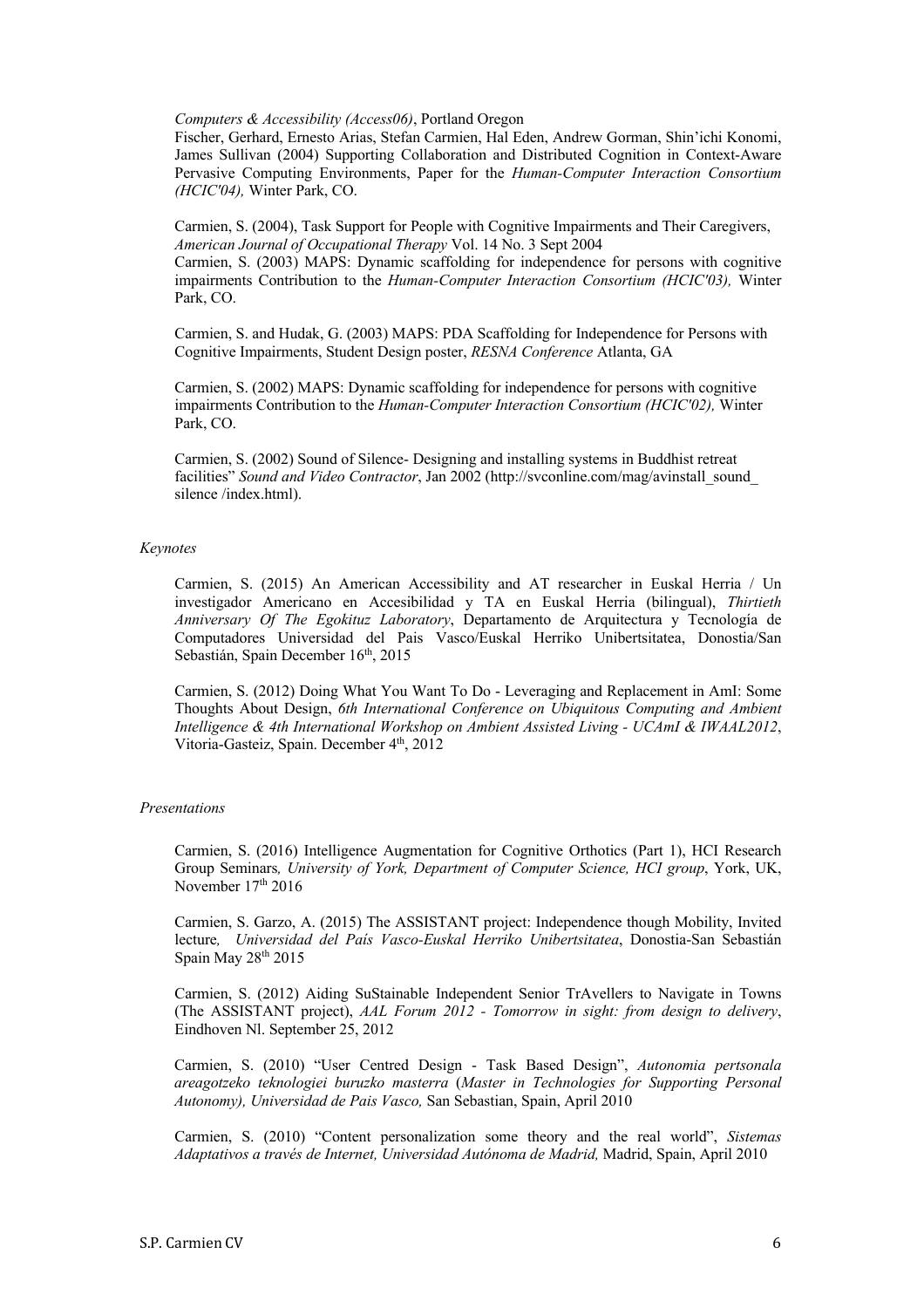Carmien, S. (2010) "Adoption and abandonment – it's not just the system*", Sistemas Adaptativos a través de Internet, Universidad Autónoma de Madrid*, Madrid, Spain, April 2010

Carmien, S. (2010) "The L<sup>3</sup>D Toolbelt: Affordances for Intelligence Augmentation", *GHIA research group, Universidad Autónoma de Madrid*, Madrid, Spain, April 2010

Carmien, S. (2009) "A Workshop on User Centered Design, focusing on scenario use and task based design approaches", *Fatronik-Technalia*, San Sebastian, Spain, July 2009 Carmien, S. (2008) "A Short Overview of Assistive Technology Abandonment and Innovation Adoption", *Fatronik Salut Department*, San Sebastian, Spain, December 2008

Carmien, S. (2008) "Using Standards and the 5 R's - The Right Information at the Right Time, in the Right Place, in the Right Way to the Right Person", *The Center for LifeLong Learning and Design*, University of Colorado at Boulder, Boulder Colorado USA September 2008

Carmien, S. (2008) "Developing a framework for designing computer based supports for inclusion", *Institut für Wirtschaftsinformatik Lecture Series*, Universität Siegen, Siegen Germany, July 2008

Carmien, S  $(2007)$  "The Center for Lifelong Learning and Design  $(L<sup>3</sup>D)$  Approach to Intelligence Augmentation" in Building Advanced Internet Services and Applications using Web Standards. Accessible Interfaces and New Devices (Graduate computer science class), *Bonn-Aachen International Center for Information Technology*, Bonn, Germany June 2007

Carmien, S (2007) "MAPS: an Instance of Intelligence Augmentation" in Sistemas Adaptativos en Educación (Graduate computer science seminar), *UNED (Universidad Libre a Distancia)*, Madrid, Spain May 2007

Carmien, S (2007) "The Center for Lifelong Learning and Design  $(L<sup>3</sup>D)$  Approach to Intelligence Augmentation" in Métodos De Aprendizaje En IA, (Graduate computer science seminar), *UNED (Universidad Libre a Distancia)*, Madrid, Spain May 2007

Carmien, S (2006) "Moving the Fulcrum: Socio-Technical Environments Supporting Distributed Cognition for Persons with Cognitive Disabilities" *Fraunhofer Institute for Applied Information Technology (FIT)* Sankt Augustin, Germany July 2006

Carmien, S (2006) "The Center for LifeLong Learning & Design  $(L^{3}D)$  – a designers perspective" *Bonn-Aachen International Center for Information Technology,* Bonn, Germany July 2006

Carmien, S and Gorman A. (2005) "MAPS-Lifeline: combining handheld computer prompting with real-time caregiver monitoring tools for supporting individuals with cognitive disabilities in daily living activities." *Pacific Rim Conference on Disabilities* (Pac Rim 05) Waikiki, Hawaii February 2005

## *Posters*

Kalian, K., Kaintz, W., Carmien, S. (2013) "Assistant - Aiding SuStainable Independent Senior TrAvellers to Navigate in Towns" *AGIT 2013 – the conference for Applied Geoinformatics in Salzburg, Austria,* July, 2013, Salzburg, Austria

Carmien, S., Kintsch, A (2006) "Dual User Interface Design As Key To Adoption For Computationally Complex Assistive Technology" in *Rehabilitation Engineering and Assistive Technology Society of North America (RESNA) Conference,* June 2006 Atlanta, GA (on CDROM)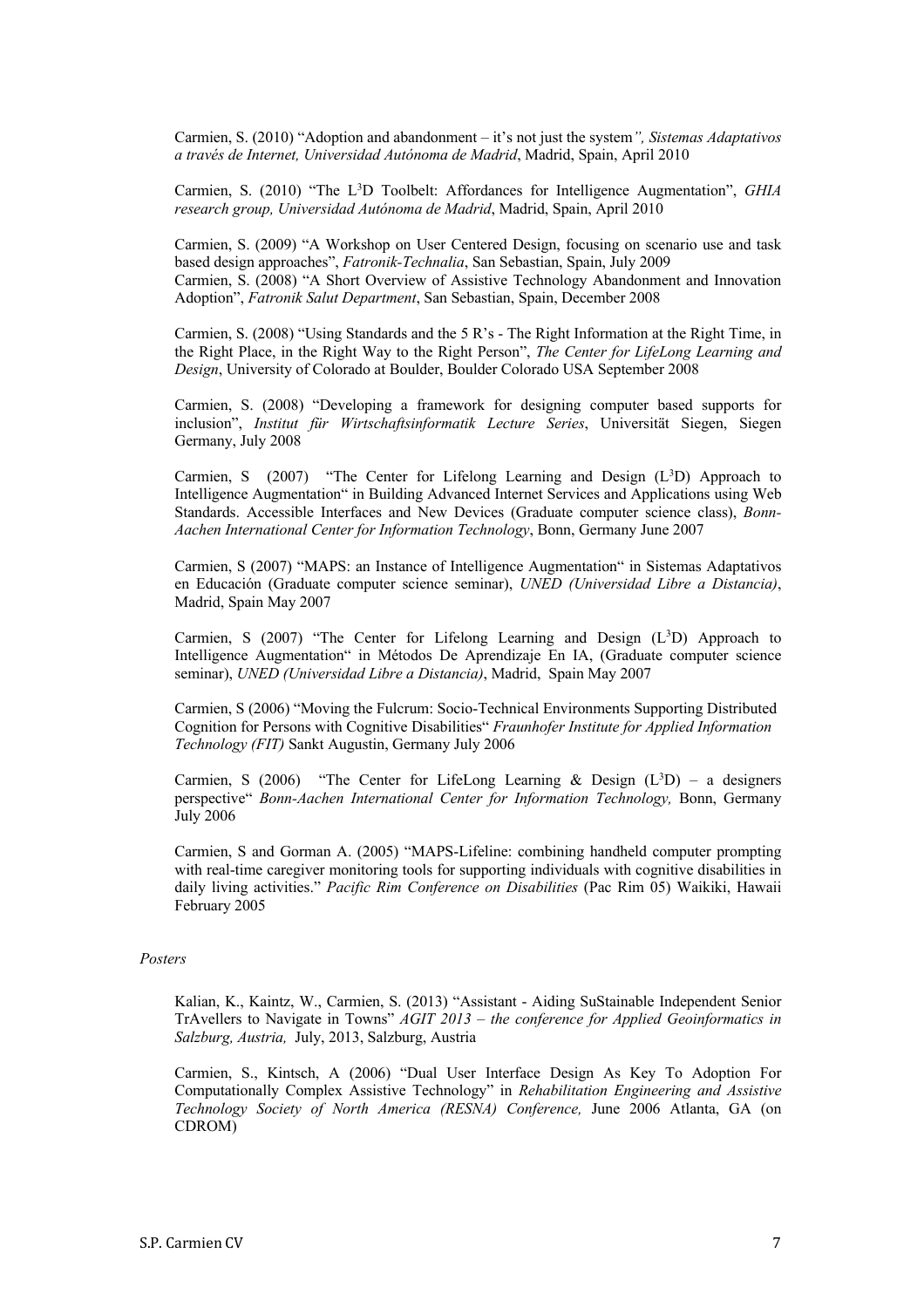Carmien, S. and Kintsch, A. (2005) "MAPS - Memory Aiding Prompting System An empowering tool and aid to independence for adults with cognitive disabilities" *The Coleman Institute for Cognitive Disabilities 2005 Conference: ""Pioneering Cognitive Technologies"*," October 24, 2005 Boulder, Colorado.

Carmien, S., Kintsch A., Wohldmann E. (2004) "Image Attributes and Recognition Time Supporting Multimedia Prompting for Persons with Cognitive Impairments" *The Coleman Institute for Cognitive Disabilities 2004 Conference:" Enhancing the Quality of Life for People with Cognitive Disabilities Through Technology,"* October 4-5, 2004 Denver, Colorado.

Carmien, S. (2004) "MAPS - Memory Aiding Prompting System An empowering tool and aid to independence for adults with cognitive disabilities" *The Coleman Institute for Cognitive Disabilities 2004 Conference: "Enhancing the Quality of Life for People with Cognitive Disabilities Through Technology,"* October 4-5, 2004 Denver, Colorado.

Fischer, G. and Carmien S. (2004) "Distributed Intelligence: The Integration of Internal and External Scripts" *The Coleman Institute for Cognitive Disabilities 2004 Conference: "Enhancing the Quality of Life for People with Cognitive Disabilities Through Technology,"* October 4-5, 2004 Denver, Colorado.

Carmien, S and Hudak, G. (2003) "MAPS - Memory Aiding Prompting System " *The Coleman Institute for Cognitive Disabilities 2003 Conference: "Technology, Neuroscience and the Future of Cognitive Disability,"* October 9-10, 2003, Denver, CO.

## *Awards*

*The Donald Mackison Award for Excellence in Writing on Science and Society,* the University of Colorado *(1992)*

## *Media and Interviews*

Carmien, S., Garzo, A. ASSISTANT: Trabajando con usuarios para disnenar una nueva aplicación, *Solera*. 2º Trimestre 2014. Edición Nº 187, Donostia-San Sebastián, Guipuzcua , Spain, p. 18 (Summer, 2014)

Carmien, S., Garzo, A. Una nueva aplicación para personas mayores, *Solera*. 3º Trimestre 2012. Edición Nº 180, Donostia-San Sebastián, Guipuzcua , Spain, p. 11 (Summer, 2012)

Carmien, S., Manejo Inteligente de Finanzas. *Solera*. 2º Trimestre 2010. Edición Nº 171, Donostia-San Sebastián, Guipuzcua , Spain, p. 17 (Spring, 2010)

*Overcoming Disabilities* (A short news special report on the Coleman Foundation and an interview with a demonstration of the MAPS system) Denver, Colorado Channel 9 Evening News (May 24, 2004)

*Wireless Technology Connects People with Cognitive Disabilities*, Intel® Community Solutions newsletter (Issue 5, August 2003)

#### **Protocols Approved**

MAPS: PDA scaffolding for independence for persons with cognitive impairment, a part of the overall project "Building Cognitive Levers to help people help themselves" (2003-2006), *Protocol #0402.01*, The Human Research Committee at the University of Colorado at Boulder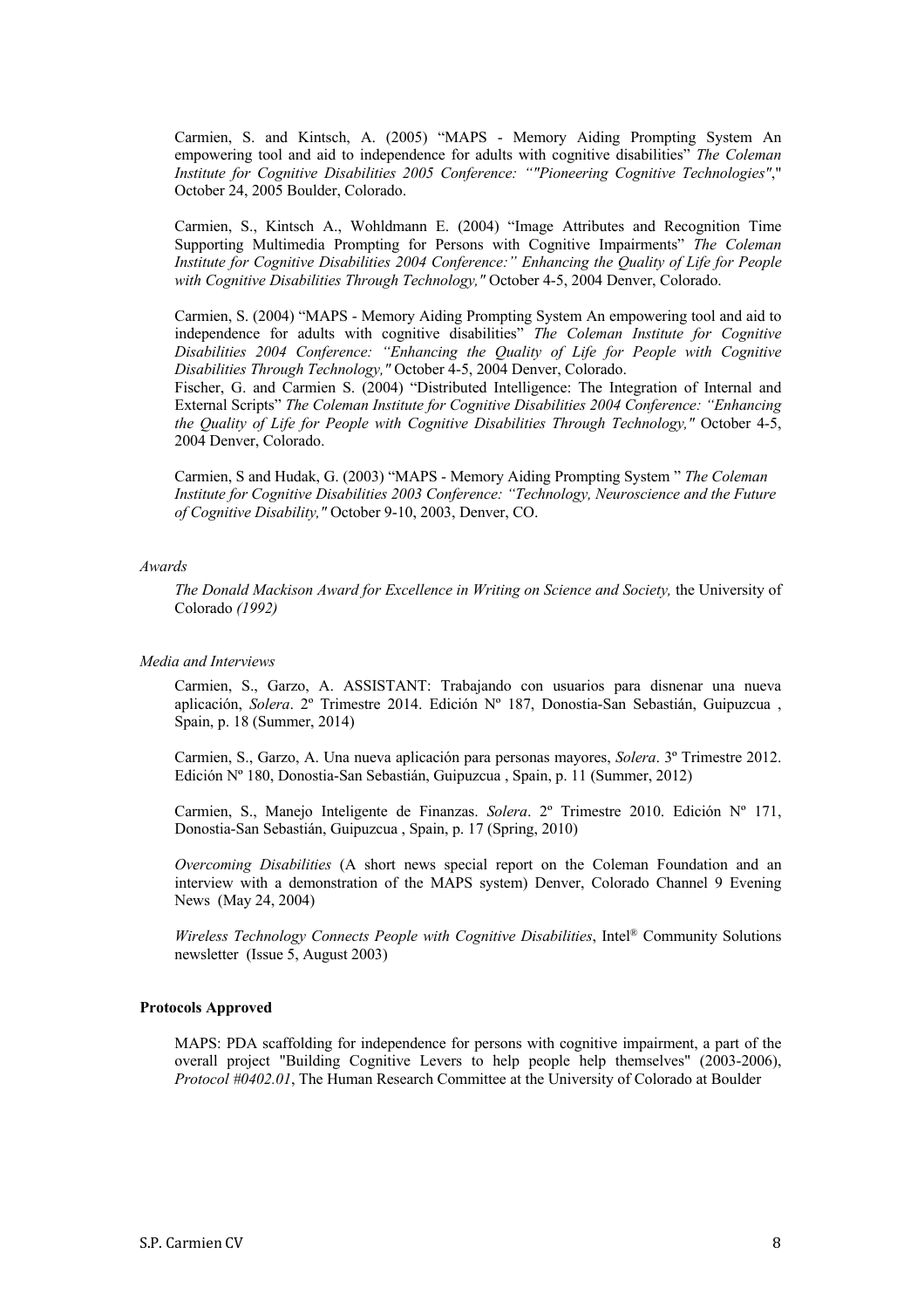#### **Professional Service Activities**

*Program Committee*

2019 ACHI 2019 The Twelfth International Conference on Advances in Computer-Human Interactions

2015 DSAI 2015 Software Development and Technologies for Enhancing Accessibility and Fighting Info-exclusion

2014, 2013 UD2014 International Conference on Universal Design

2019-2013, 2011 HCI International Universal Access in Human-Computer Interaction

2013, 12, 11 MOBACC 2012 Workshop on Mobile Accessibility

2011, 10 UMADR10, Workshop on User Modeling and Adaptation for Daily Routines (UMADR): Providing Assistance to People with Special and Specific Needs, UMAP 2010 User Modeling, Adaptation and Personalization, Hawaii

2011 AAL Task Force of the AAL Contents Working Group, Ambient Assisted Living Joint Programme (AAL JP)

2010 Mobile HCI 2010, 2nd International Conference on Human-Computer Interaction with Mobile Devices and Services, Lisboa, Portugal

2010 3rd Workshop on Inclusive E-Learning workshop, London England

2009 2nd Workshop on Inclusive E-Learning workshop, E-Learning Baltics Conference (ELBA09) in Rostock, Germany

#### *Publications*

2013 – current Member of the editorial board of the quarterly Springer Journal "Universal Access to the Information Society: An international interdisciplinary journal" (UAIS)

## *Standards committee*

2012-current Secretary. RESNA Standards Committee on Cognitive Accessibility (http://www.resna.org/standards/cognitive-technologies-ct/cognitive-accessibility-ca)

2016- current Member (UK) ISO/TC 173/WG 10 Standards Committee on Cognitive Accessibility

#### *Reviewing*

# Conferences:

2019, 17, 13,11, 09 INTERACT 2011, IFIP TC13 conference on Human-Computer interaction

2018, 2016, 15,14,12,11,06,04 RESNA International Conference, Rehabilitation Engineering and Assistive Technology Society of North America

2006 - 2018 CHI International Conference on Human Factors in Computing Systems

2018, 17, 08, 12 MobileHCI International Conference on Human-Computer Interaction with Mobile Devices and Services

2017 DIS Designing Interactive Systems

2017,15 OZCHI Australian Conference on Human-Computer Interaction (HCI).

2017, 05 IDC International Conference for Interaction Design and Children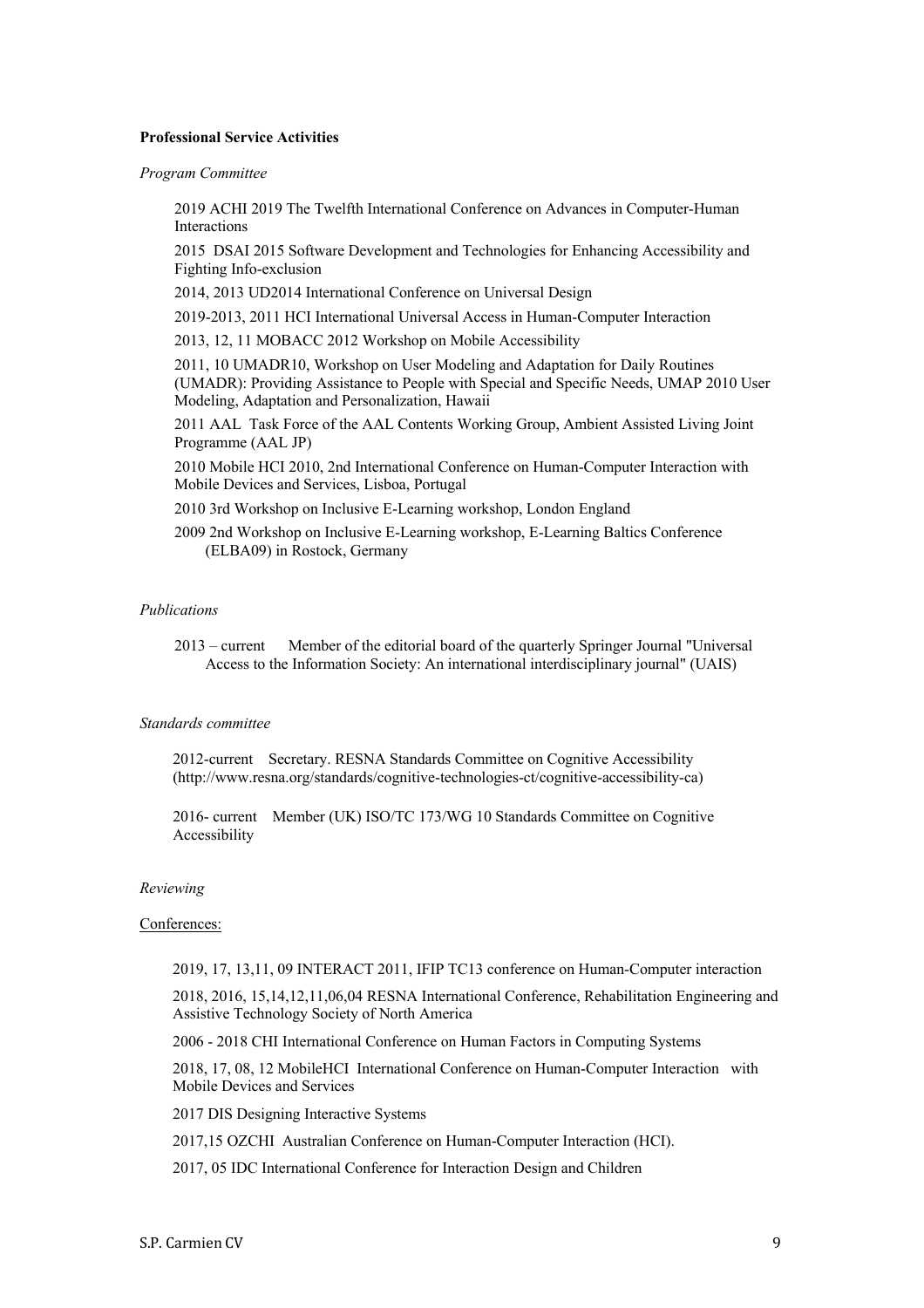2016,12 NordiCHI NordiCHI is the main Nordic forum for human-computer interaction research, with the conference proceedings published by ACM.

2015, 14 TEI, Association for Computer Machinery's conference on Tangible, Embedded and Embodied Interaction

2014, 15 ACM International Conference on Interactive Experiences for Television and Online Video (TVX)

2014,13, CSCW, The 17th ACM Conference on Computer Supported Cooperative Work and Social Computing (CSCW 2014)

2014 International Conference On Universal Design (UD2014)

2013 ACM International Joint Conference on Pervasive and Ubiquitous Computing (UbiComp)

2011,13 ACM SIGCHI (EICS) Symposium on Engineering Interactive Computing Systems

2008 Workshop on Wireless Networking, Automated Information Processing, and Web & Grid Services (ISWPC08)

2008 UIST ACM Symposium on User Interface Software and Technology

2007 CHI Creativity & Cognition Conference

2006 DIS Designing Interactive Systems Conference

2006 IEEE International workshop in Multimedia Technologies for E-Learning (MTEL)

2005 UM International Conference on User Modeling

2004 COOP International Conference on the Design of Cooperative system

2004 ICALT IEEE International Conference on Advanced Learning Technologies

2004 UIST ACM Symposium on User Interface Software and Technology

2004 ICCCE International Conference on Computers in Education

2004 AIED 12th International Conference on Artificial Intelligence in Education

## Journals:

- 2019 2012, 10, 08 Universal Access in the Information Society
- 2018 Entrepreneurship Research Journal
- 2018 Frontiers in Public Health
- 2017 IBM Journal of Research and Development
- 2017 Entrepreneurship Research Journal

2017 - 2015, 13 ACM Transactions on Accessible Computing,

2017,15 International Journal of Human-Computer Interaction, Taylor & Francis

- 2015 PeerJ Computer Science
- 2015 Interacting with Computers, Oxford Journals
- 2014 Computers & Electrical Engineering, Elsever

# Publishers:

2014 Morgan & Claypool, Synthesis Digital Library of Engineering and Computer Science,